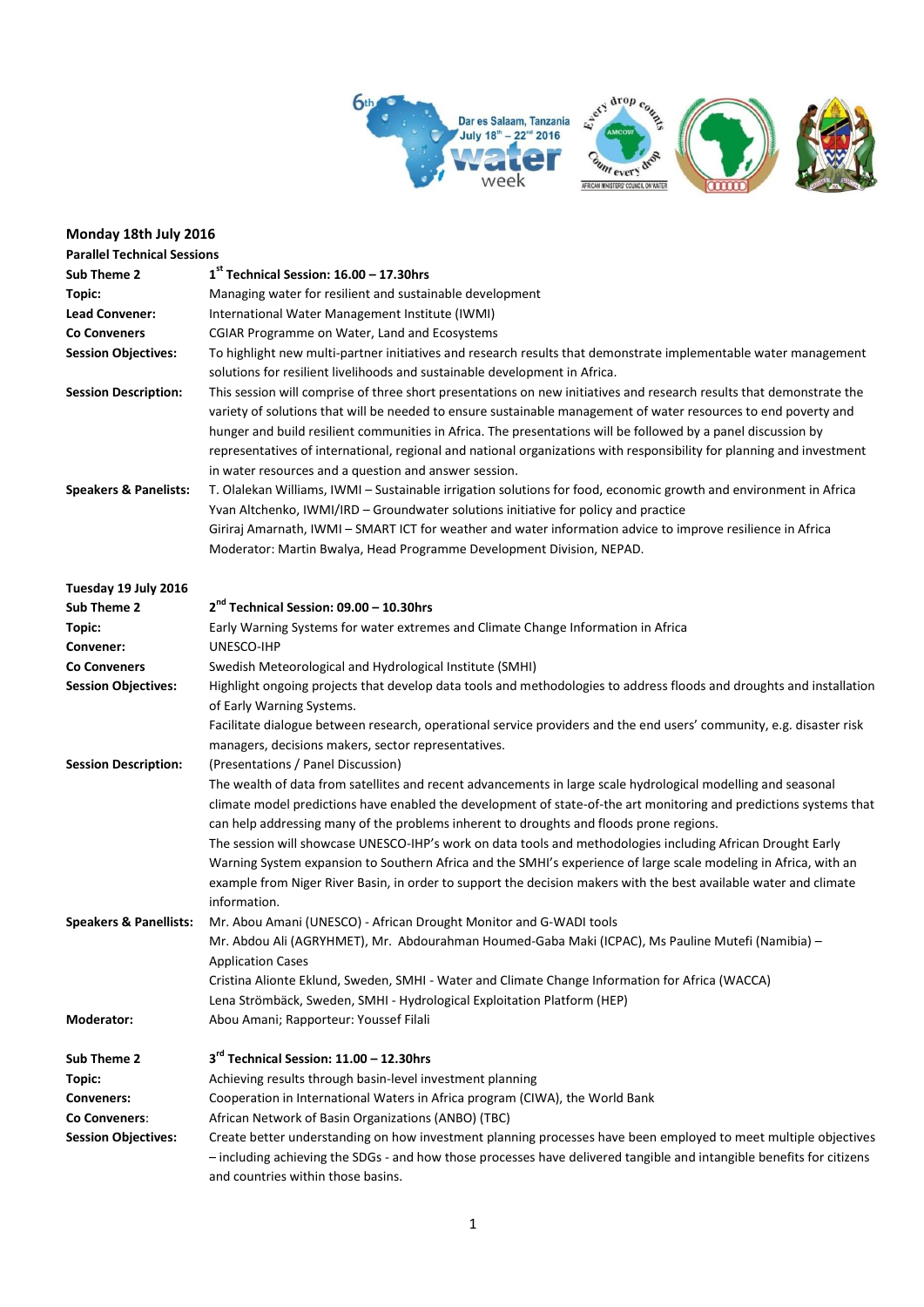| <b>Session Description:</b>       | An expert panel will explore how development and implementation of basin-wide investment programs in major<br>transboundary river basins around the world can help countries and stakeholders meet their development objectives,<br>namely the sustainable development goals (SDGs). This session will bring in experts from basins where investment<br>planning is in various stages of advancement (MSIOA, Action Plans, Investment Plans, and Mobilizing Resources) |
|-----------------------------------|------------------------------------------------------------------------------------------------------------------------------------------------------------------------------------------------------------------------------------------------------------------------------------------------------------------------------------------------------------------------------------------------------------------------------------------------------------------------|
| <b>Speakers &amp; Panellists:</b> | Expert Panel (3-4 Experts: e.g., NBA, OKACOM, ZAMCOM, NELSAP, and/or MRC): Transboundary Investment Planning<br>Around the World OR Across Africa (TBC depending on expert availability)- Sharing experiences from the Mekong,<br>Zambezi or Okavango, Niger and other basins.                                                                                                                                                                                         |
|                                   | Open/Facilitated discussion: Synthesizing and Capturing Lessons Learned - Feeding investment planning knowledge                                                                                                                                                                                                                                                                                                                                                        |
|                                   | and experience into the ANBO's Knowledge Management Architecture                                                                                                                                                                                                                                                                                                                                                                                                       |
| Sub Theme 2                       | 4 <sup>th</sup> Technical Session: 14.00 - 15.30hrs                                                                                                                                                                                                                                                                                                                                                                                                                    |
| Topic:                            | Cooperation Mechanisms for Integrated Water Resources Management in Transboundary River Basins                                                                                                                                                                                                                                                                                                                                                                         |
| Convener:                         | World Bank                                                                                                                                                                                                                                                                                                                                                                                                                                                             |
| <b>Co Conveners</b>               | GWP, AfDB, AUC-AMCOW                                                                                                                                                                                                                                                                                                                                                                                                                                                   |
| <b>Session Objectives:</b>        | The main objective of the session is to share good practices on IWRM in transboundary river basins for improving<br>water security in Africa.                                                                                                                                                                                                                                                                                                                          |
| <b>Session Description:</b>       | Many experts are predicting a crisis in water resources management, but how to deal with it remains uncertain. The<br>response over the last 5-10 years to addressing the water resources challenges has been IWRM. But in a                                                                                                                                                                                                                                           |
|                                   | transboundary river basin, applying IWRM usually requires cooperation between countries.                                                                                                                                                                                                                                                                                                                                                                               |
|                                   | The way this is addressed will depend largely on how the sharing of costs, benefits and impacts among all uses and                                                                                                                                                                                                                                                                                                                                                     |
|                                   | users across the river basin are managed. Specifically, the session aims at presenting the opportunities for improving                                                                                                                                                                                                                                                                                                                                                 |
|                                   | cooperation in transboundary river basins covering policy, infrastructure and service development and capacity                                                                                                                                                                                                                                                                                                                                                         |
|                                   | building. The session will include 4 presentations followed by a discussion and Q&A with the audience.                                                                                                                                                                                                                                                                                                                                                                 |
| <b>Speakers &amp; Panellists:</b> | Setting the stage: key issues and opportunities for cooperation for IWRM - World Bank/other co-conveners                                                                                                                                                                                                                                                                                                                                                               |
|                                   | Lessons from Zambezi river basin: Information sharing as basis for improved coordination - ZAMCOM+ riparian<br>countries representatives                                                                                                                                                                                                                                                                                                                               |
|                                   | Benefit (and cost) sharing in the Senegal River basin - OMVS+ riparian countries representatives                                                                                                                                                                                                                                                                                                                                                                       |
|                                   | The Volta River Basin - an evolving institution - VBA                                                                                                                                                                                                                                                                                                                                                                                                                  |
| Sub Theme 2                       | $5th$ Technical Session: $16.00 - 17.30$ hrs                                                                                                                                                                                                                                                                                                                                                                                                                           |
| Topic:                            | River basin organizations and benefits of transboundary water cooperation                                                                                                                                                                                                                                                                                                                                                                                              |
| Convener:                         | <b>UNECE</b>                                                                                                                                                                                                                                                                                                                                                                                                                                                           |
| <b>Co Conveners</b>               | IUCN, UNESCO, GWP, ANBO (tbc), Green Cross, WWF, World Bank (tbc), GIZ (tbc)                                                                                                                                                                                                                                                                                                                                                                                           |
| <b>Session Objectives:</b>        | Review recent developments with regards to transboundary agreements and institutions in Africa                                                                                                                                                                                                                                                                                                                                                                         |
|                                   | Discuss challenges and lessons learned of river basin organizations                                                                                                                                                                                                                                                                                                                                                                                                    |
|                                   | Demonstrate how assessing benefits of transboundary cooperation can support RBOs                                                                                                                                                                                                                                                                                                                                                                                       |
| <b>Session Description:</b>       | River basin organizations are crucial for reasonable and equitable use of transboundary waters and play an important                                                                                                                                                                                                                                                                                                                                                   |
|                                   | role in implementing the SDG on water and in particular target 6.5 on IWRM and transboundary cooperation. The                                                                                                                                                                                                                                                                                                                                                          |
|                                   | session will start with a limited number of short presentations from African river basin organizations, including                                                                                                                                                                                                                                                                                                                                                      |
|                                   | examples of basins where the benefits of transboundary cooperation have been identified and assessed or such                                                                                                                                                                                                                                                                                                                                                           |
|                                   | assessments are ongoing, such as the Okavango basin, basin in the IGAD region or others. This will be followed by a                                                                                                                                                                                                                                                                                                                                                    |
|                                   | moderated (panel) discussion with interactive involvement of the audience in order to discuss current challenges such                                                                                                                                                                                                                                                                                                                                                  |
|                                   | as development/revision/implementation of transboundary agreements, structures, working modalities and                                                                                                                                                                                                                                                                                                                                                                 |
|                                   | financing of basin organization etc.                                                                                                                                                                                                                                                                                                                                                                                                                                   |

**Speakers & Panellists:** Tbc

## **Wednesday 20 July 2016**

| <b>Sub Theme 2</b>                   | 6th Technical Session: 09.00 - 10.30hrs                                                                             |  |
|--------------------------------------|---------------------------------------------------------------------------------------------------------------------|--|
| Topic:                               | Climate resilience and the water-energy nexus in East and southern Africa                                           |  |
| Convener:                            | Declan Conway, Grantham Research Institute, London School of Economics                                              |  |
| <b>Co Conveners:</b>                 | Global Water Partnership (GWP), Climate Resilient Infrastructure Development Facility (CRIDF)                       |  |
| <b>Session Objectives:</b>           | To highlight recent studies that demonstrates the significance of climate variability and climate change for        |  |
|                                      | hydropower and present methods to incorporate climate risks in water-energy planning and management.                |  |
| <b>Session Description:</b>          | The session will comprise three short presentations each capturing the main findings from major recent research     |  |
|                                      | programmes. This will be followed by two responses by African water experts to highlight linkages with SDG 6 and to |  |
|                                      | prompt a subsequent question and answer session                                                                     |  |
| <b>Presenters / Panel Discussion</b> |                                                                                                                     |  |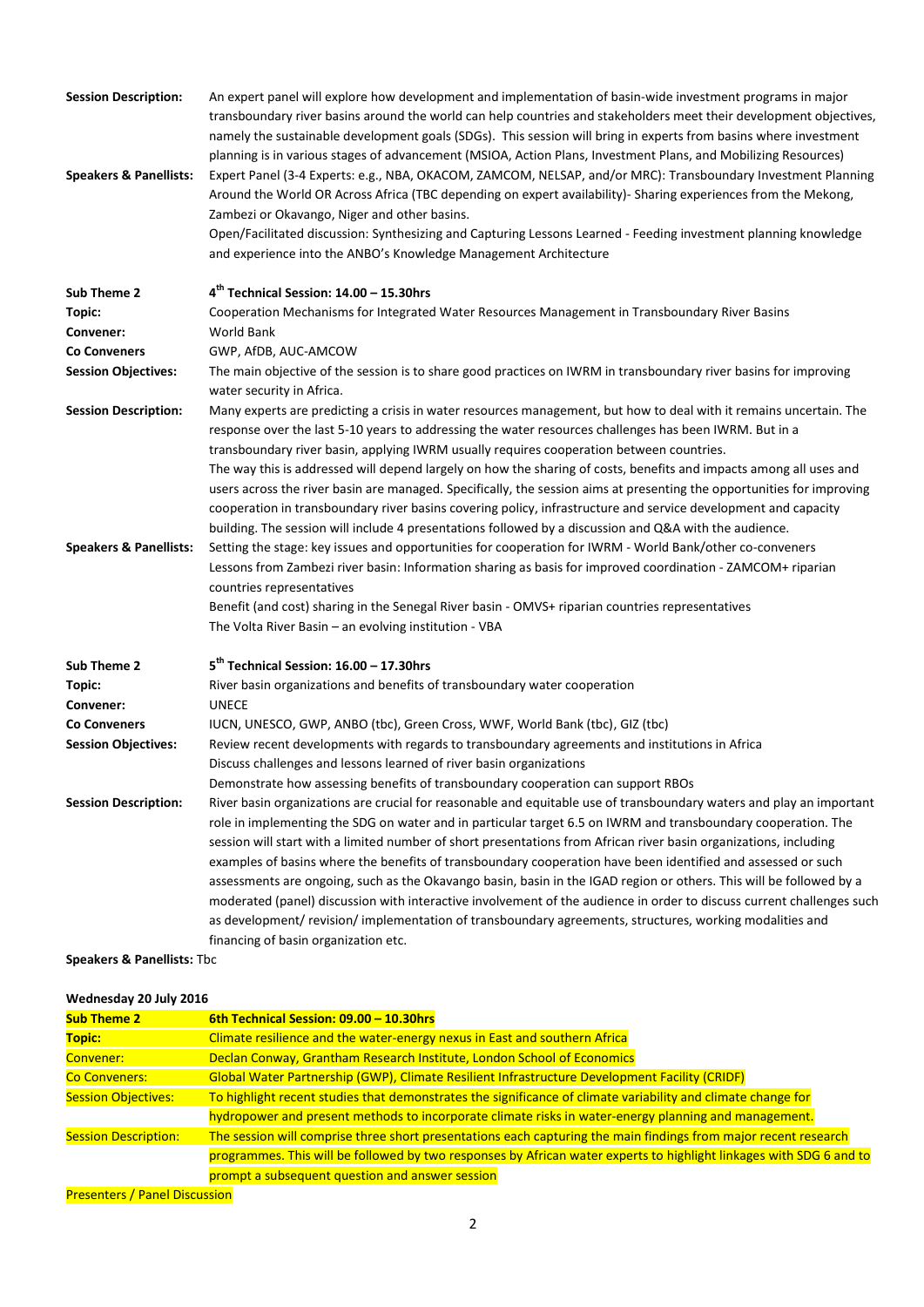|                                      | World Bank (TBC) - Enhancing the climate resilience of Africa's water and power infrastructure                                                                                                                                                                        |
|--------------------------------------|-----------------------------------------------------------------------------------------------------------------------------------------------------------------------------------------------------------------------------------------------------------------------|
|                                      | Prof Declan Conway, London School of Economics - Climate and southern Africa's water-energy nexus                                                                                                                                                                     |
|                                      | Prof Julien Harou, Manchester University, UK - Sustainability of water and energy infrastructure in the Tana River                                                                                                                                                    |
|                                      | basin                                                                                                                                                                                                                                                                 |
|                                      | Prof Eric Odada - University of Nairobi - Climate challenges for SDG6                                                                                                                                                                                                 |
|                                      | Prof Japhet Kashaigili - Sokoine University of Agriculture - Climate and environmental flows                                                                                                                                                                          |
| <b>Moderators:</b>                   | Declan Conway, Prof Eric Odada                                                                                                                                                                                                                                        |
| Sub Theme 2                          | 7 <sup>th</sup> Technical Session: 11.00 - 12.30hrs                                                                                                                                                                                                                   |
| Topic:                               | Project preparation for investments in Water, Climate and Development in Africa                                                                                                                                                                                       |
| <b>Lead Convener:</b>                | GWP                                                                                                                                                                                                                                                                   |
| Co Conveners:                        | ICA, AMCOW, AUC                                                                                                                                                                                                                                                       |
| <b>Session Objectives:</b>           | Present project preparation opportunities in Africa and launch a continental mechanism/initiative for supporting<br>countries to leverage investments from public and private sector                                                                                  |
| <b>Session Description:</b>          | The session will present case studies on project preparation from the five Africa sub-regions. The case studies will be<br>drawn from projects prepared by countries with support from the infrastructure consortium for Africa, Africa Water<br>Facility and others. |
| <b>Presenters:</b>                   | Andrew Takawira (ICA/GWP) - Project preparation Facilities for water in Africa;                                                                                                                                                                                       |
|                                      | Guy Pergram -WACDEP case studies; Kidane - Project preparation for the adaptation Fund; ICA-NELSAP Investment<br>Projects & AWF                                                                                                                                       |
| <b>Panel discussion-</b>             | Strengthening mechanisms for project preparation to leverage investments from public and private sect                                                                                                                                                                 |
| <b>Panellists:</b>                   | AMCOW President, AUC-Rhoda Peace Commissioner for Agriculture, AMCOW Executive secretary, Bai Mass Taal,                                                                                                                                                              |
|                                      | AfDB- Director for water and sanitation-Mohammed Ell Azizi, & ICA- Coordinator                                                                                                                                                                                        |
| Moderator:                           | Alex Simalabwi                                                                                                                                                                                                                                                        |
| Sub Theme 2                          | $8th$ Technical Session: $14.00 - 15.30$ hrs                                                                                                                                                                                                                          |
| Topic:                               | The key to sustainable growth: mainstreaming climate resilient infrastructure                                                                                                                                                                                         |
| Convener:                            | Climate and Development Knowledge Network (CDKN)                                                                                                                                                                                                                      |
| Co Conveners:                        | Global Water Partnership (GWP), Climate Resilient Infrastructure Development Facility (CRIDF)                                                                                                                                                                         |
| <b>Session Objectives:</b>           | To provide examples of how mainstreaming climate change can be the new business-as-usual in water infrastructure<br>development in Africa.                                                                                                                            |
|                                      | To encourage dialogue on how financiers, developers and governments can work together to increase the resilience<br>of water infrastructure.                                                                                                                          |
|                                      | To share lessons learnt on how to adapt to the risks posed by climate change whilst dealing with uncertainty.                                                                                                                                                         |
| <b>Session Description:</b>          | A facilitated interactive, rapid-fire debate between developers, financiers (Africa Water Facility) and governments                                                                                                                                                   |
|                                      | (represented by the Government of Mozambique) on how climate resilience can be mainstreamed into water                                                                                                                                                                |
|                                      | infrastructure. The debate will see audience participation and will be broadcast through social media, where                                                                                                                                                          |
|                                      | commentary will feed into the debate.                                                                                                                                                                                                                                 |
| <b>Presenters / Panel Discussion</b> |                                                                                                                                                                                                                                                                       |
|                                      | Government of Mozambique representative - Examples of infrastructure development                                                                                                                                                                                      |
|                                      | African Water Facility Representative - The benefits of mainstreaming resilience                                                                                                                                                                                      |
|                                      | CRIDF representative - Importance of mainstreaming resilience                                                                                                                                                                                                         |
| Sub Theme 2                          | 9 <sup>th</sup> Technical Session: 16.00 - 17.30hrs                                                                                                                                                                                                                   |
| Topic:                               | Pathways for Sound Groundwater Governance                                                                                                                                                                                                                             |
| Convener:                            | <b>FAO</b>                                                                                                                                                                                                                                                            |
| Co Conveners:                        | UNESCO IHP, International Association of Hydrogeologists, World Bank and GEF                                                                                                                                                                                          |
| <b>Session Objectives:</b>           | Understanding what would deliver sound governance of groundwater resources and sustain the goods and services                                                                                                                                                         |
|                                      | they provide and upon which humans and the environment depend                                                                                                                                                                                                         |
| <b>Session Description:</b>          | The session inaugurates a wide communication and outreach program aimed at disseminating the final products of a                                                                                                                                                      |
|                                      | GEF-supported initiative aimed at addressing groundwater issues at global, regional and national levels. The products                                                                                                                                                 |
|                                      | include the findings of a diagnostic on groundwater governance carried out worldwide, a "Shared Vision 2030" that                                                                                                                                                     |
|                                      | points to much needed improvements in groundwater governance to meet global demands for water and protect the                                                                                                                                                         |
|                                      | integrity of aquifers and a "Framework for Action to achieve the Vision", designed to raise political awareness of the                                                                                                                                                |
|                                      | issue and promote key policy messages to advance governance approaches that can sustain the set of groundwater                                                                                                                                                        |
|                                      | and aquifer services upon which humankind now depends. The session consists of presentations by the convening                                                                                                                                                         |
|                                      | partner organizations, followed by a moderated discussion with participants.                                                                                                                                                                                          |